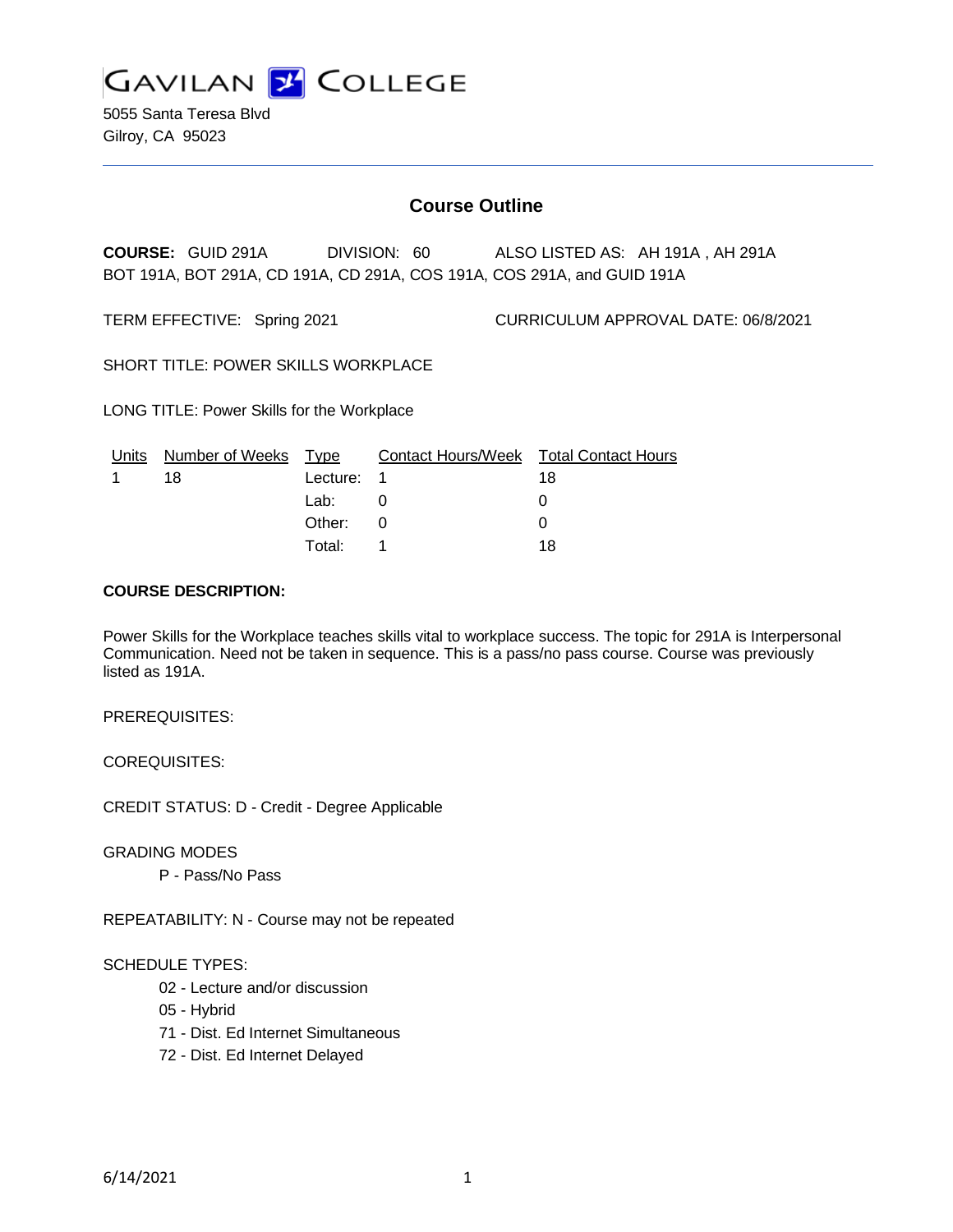## **STUDENT LEARNING OUTCOMES:**

By the end of this course, a student should:

1. Compare and contrast three different styles of interpersonal communication.

2. Examine listening skills, including listing three methods of active listening and four roadblocks to good listening.

## **CONTENT, STUDENT PERFORMANCE OBJECTIVES, OUT-OF-CLASS ASSIGNMENTS**

Curriculum Approval Date: 06/8/2021

## 3 HOURS

Content: Introduction to Interpersonal Communication. Identify the four basic personality types. Identifying your personality style.

Student Performance Objectives: Identify the four basic personality types. Identify their primary and secondary personality style. List personality styles useful in particular professions.

## 3 HOURS

Content: How to adapt to different people and styles. How to build trust with other people and other styles. Observing body language and speech in others and yourself.

Student Performance Objectives: List methods to adapt to different people and styles. List methods to build trust with other people and other styles. Interpret body language.

## 3 HOURS

Content: Starting hard conversations. Words to use and avoid. Stating your feelings. Words to use and avoid. Feelings and body language, a crucial connection. How to involve the other person.

Student Performance Objectives: List methods to start hard conversations. Identify good and bad ways to state feelings. Describe four methods to involve the other person.

## 3 HOURS

Content: Active listening introduction. Using more than your ears. Simple signals and body language in active listening. Comparing facts and feelings while listening.

Student Performance Objectives: Explain and use active listening. List ways to use body language signals for active listening. List ways to demonstrate active listening.

## 2 HOURS

Content: Methods to help active listening: signals, mirroring, and paraphrasing. Roadblocks to good listening. Handling poor listening. Using active listening to understand directions.

Student Performance Objectives: Demonstrate active listening, mirroring, and paraphrasing. List ways to avoid roadblocks to good listening. Demonstrate active listening techniques when receiving directions. 2 HOURS

Content: Listening blockers. Dealing with conflict. Handling insults: baseballs (minor insults) or bullets. Deflecting baseballs and bullets (serious insults). How to stay calm in conflict. Getting agreements.

Student Performance Objectives: List examples of listening blockers and how to handle conflicts. Identify and handle baseballs and bullets when listening. List ways to stay calm in conflict.

2 HOURS

Final exam.

## **METHODS OF INSTRUCTION:**

Lecture, AV presentation, theoretical and skills evaluation, quizzes/exams.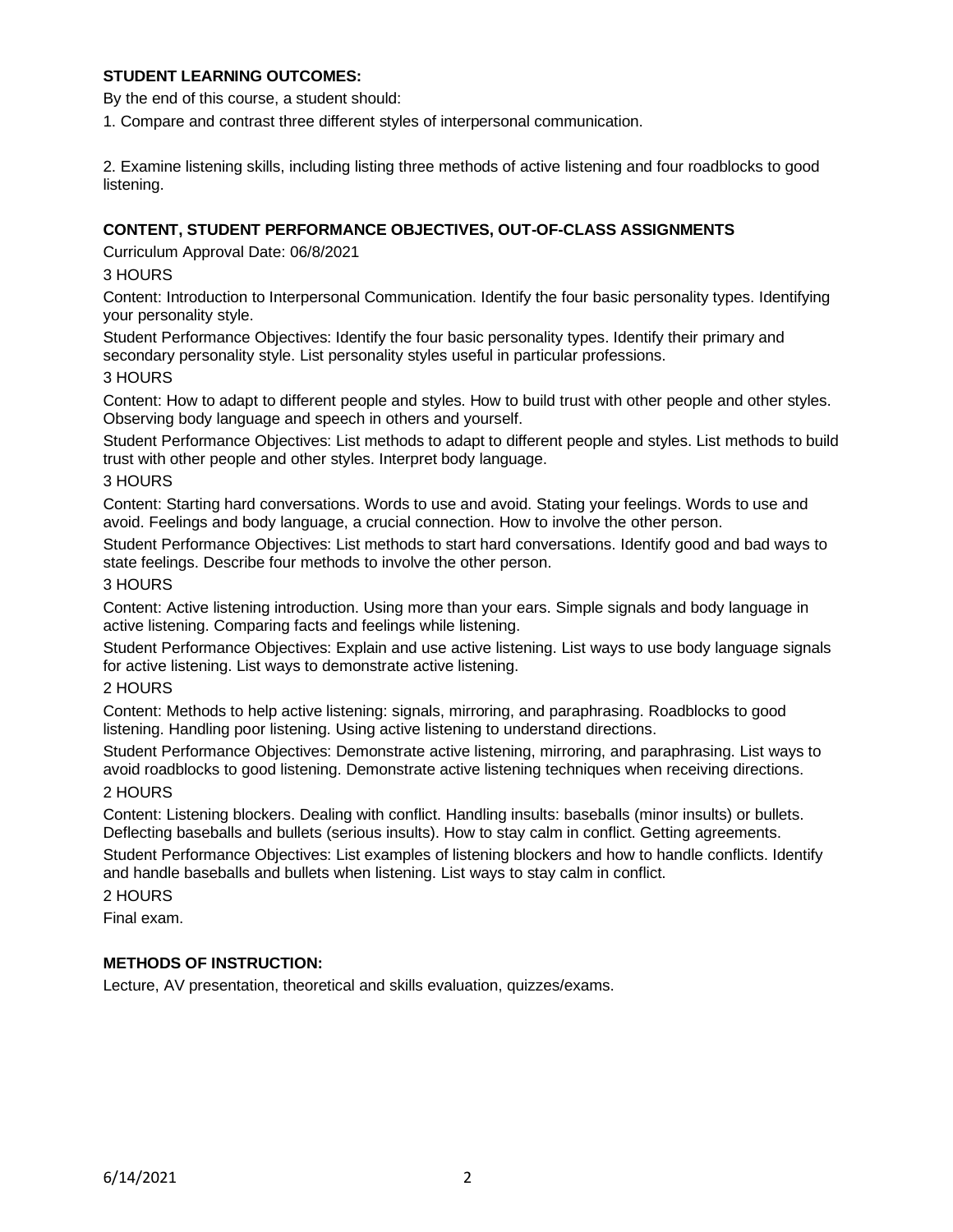## **OUT OF CLASS ASSIGNMENTS:**

#### Required Outside Hours: 6

Assignment Description: Complete reading and workbook exercise assignments. Homework: List reasons good communication is necessary for employment. Find examples of the different personality types in people you know. List professions where particular personality styles are common or useful. Identify your primary and secondary personality style.

#### Required Outside Hours: 6

Assignment Description: Complete reading and workbook exercise assignments. Homework: List ways to adapt to people with different personality styles. List good ways to build trust and ways that will reduce trust. List 6 signs that the other person is agreeing or disagreeing with your statement. Observe your own body language when talking to others.

#### Required Outside Hours: 6

Assignment Description: Complete reading and workbook exercise assignments. Homework: List five steps to starting hard conversations. List two words that will often cause trouble in hard conversations. List ways to get the other person involved in the problem.

#### Required Outside Hours: 6

Assignment Description: Complete reading and workbook exercise assignments. Homework: Identify ways to use more than your ears when doing active listening. List examples of facts, feelings, or both while listening. List ways that people show active listening.

#### Required Outside Hours: 6

Assignment Description: Complete reading and workbook exercise assignments. Homework: Provide examples of signals, mirroring, and paraphrasing for good listening. List 4 roadblocks to good listening. List 5 ways to handling poor listening. Give four examples of how active listening can clarify directions.

#### Required Outside Hours: 4

Assignment Description: Complete reading and workbook exercise assignments. Homework: Provide 4 examples of listening blockers. Provide 4 conflict situations and a way to deal with each. Give examples of four baseballs and methods to handle them. Give examples of four bullets and methods to handle them.

#### **METHODS OF EVALUATION:**

Writing assignments Percent of total grade: 25.00 % 20% - 40% Written homework; Reading reports; Lab reports; Other: SKILLS Problem-solving assignments Percent of total grade: 25.00 % 20% - 45% Homework problems; Field work; Quizzes; Exams Skill demonstrations Percent of total grade: 25.00 % 20% - 45% Class performance; Field work; Performance exams Objective examinations Percent of total grade: 25.00 % 20% - 45% Multiple Choice; True/False; Matching Items; Completion

## **REPRESENTATIVE TEXTBOOKS:**

Donaldson, Cindy and Farley, Dan. Communicating in the Workplace. Palo Alto, CA: Work Skills Associates,2020. ISBN: 13: 978-0966086928 Reading Level of Text, Grade: 11th Verified by: MS Word